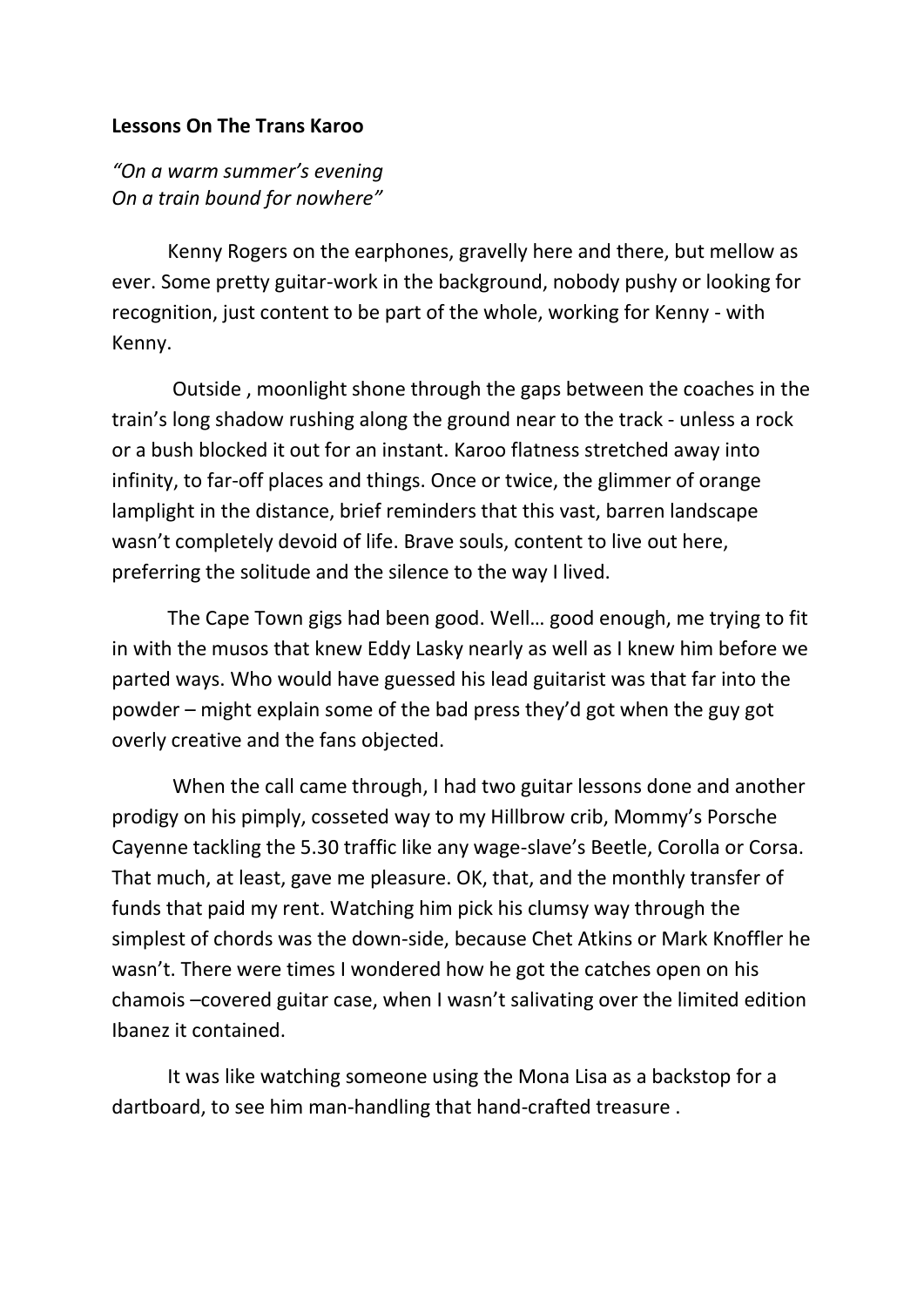Anyways, back to the call, Eddy at his most persuasive. Not begging, but calling in old markers and making an offer that didn't require much thought. If he was offering those figures, he was obviously doing a lot better than I was. I'm a slut at times, particularly when I'm starving, so I accepted the Trans Karoo ticket as a substitute for the SAA return flight I'd have preferred, figuring I had time on my hands.

I was glad to be alone in my compartment. I was surprised to see that my bottle of Jack was getting to the bottom of the label when there was a ratatat-tat on the compartment door. Company wasn't what I wanted at this time of night, but when the door slid open, I had to admit it was what I did want. She looked twenty but could have been any age that favoured Levi's with shredded knees and an off-the shoulder white T-shirt with a snow-white bra-strap showing. Barefoot , but I didn't have sheets that would object to some good old SAR corridor dirt.

What also caught my eye was the heavy-duty Hohner in her hand. "Heard you playing earlier," she said, "some nice riffs. Want company?" The way she motioned with the harmonica made it clear she meant in the musical sense.

"Sure," I said, reaching up for the Fender, back in its case on the luggage rack. "Pull up a bunk and let's do it." She ignored my leer , settled back against the green leather and put one foot up on the hand-basin , waiting.

I strummed a few chords and settled into picking 'Me and Bobby McGee'. The Hohner came in faultlessly and stayed there with me the whole while – her eyes on my fingering . Maybe the story-line would get to her. It often did . But it didn't , this time. Neither did "Help me make it through the Night." Kristoffersen wasn't living up to expectations, but I was really enjoying the music by now and when she led me unexpectedly into "Long Haired Country Boy" I was delighted to get round to Charlie Daniels and from there into Axton's "Della and the Dealer".

I tried to impress her with some improvised Ry Cooder slide guitar, but it's not easy without a slide guitar and the bourbon was making me clumsy.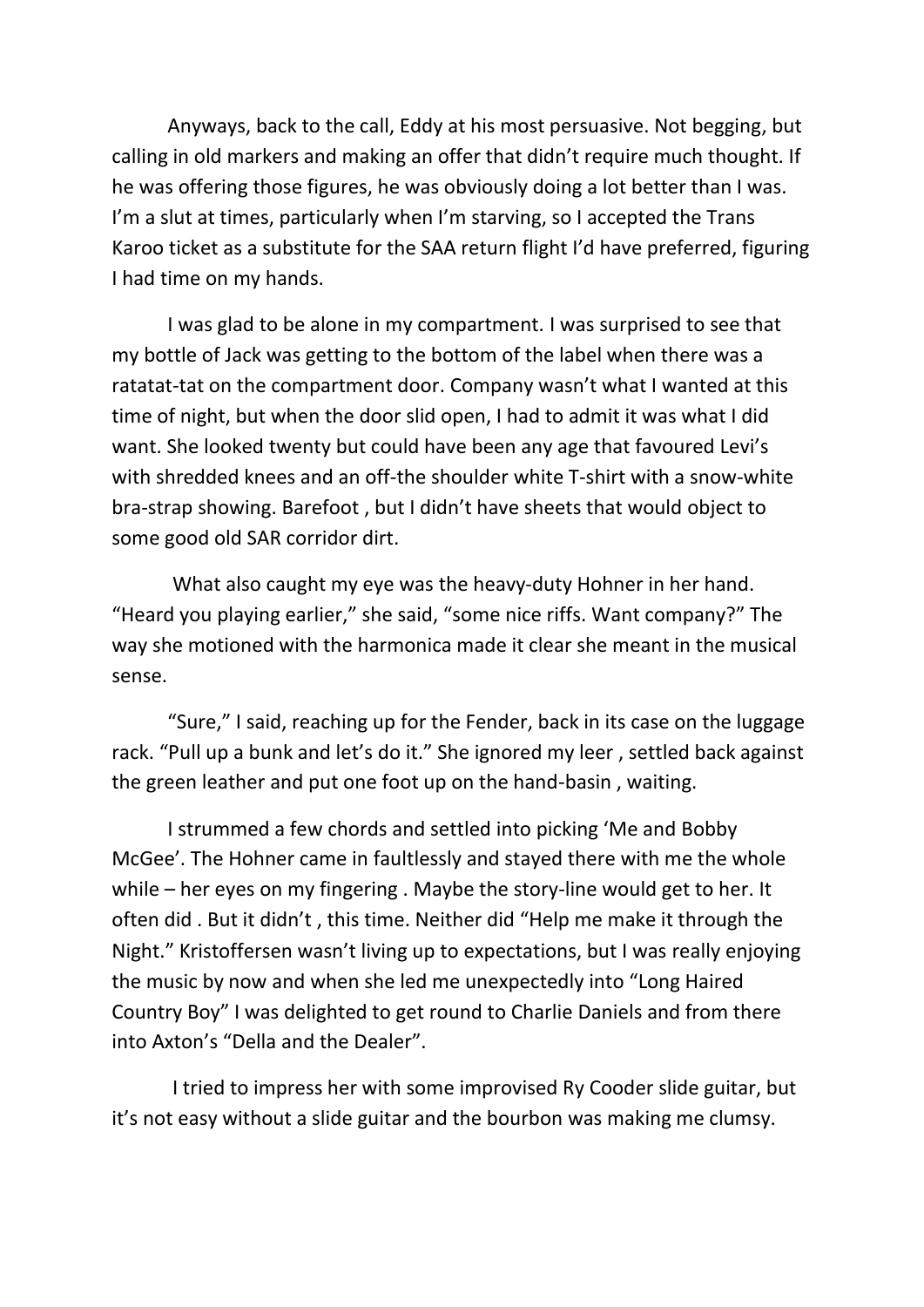I proffered the bottle, and she said, "I take it with water. I'll get a glass. I need to freshen up anyway." I said, "Y'all don' be long now, y'hear?" but when I went to push the compartment door open for her, I realised I had quite a load on board and sat down again to get a grip on things. I leaned my head back and closed my eyes, listening to the soothing metronome rhythm of wheels on rails. It was taking her a while to fetch a glass and do whatever women do to freshen up. I guess I fell asleep waiting for her, but I did dream that she came.

The pre-dawn Karoo chill woke me, shivering, stiff from the unforgiving leather surface and a bad taste in my mouth. I pretended not to care that the Hohner player hadn't come back and got another hour in, lying flat this time, although I couldn't find one of those green bolster things to use as a pillow.

Kimberley came, and a very long time afterwards, Jo'burg arrived in a racket of brake squealing and locomotive noise, along with all the platform sounds and shouts , rattling the tin roof overhead and setting the pigeons to flight. I rinsed my toothbrush and put it away and pulled my two bags off the rack. The guitar-case was a third burden, but I shrugged into the shoulder strap and managed to get out onto the platform, disconcertingly solid and immobile underfoot after the movement of the train.

Japie was late as usual, and arrived panting and sweaty to help me carry the stuff to his car, parked miles away. "How was Cape Town? And the chicks?" Japie still called them chicks.

"Well, Cape Town was good. Nice gigs. Chicks? Well, there was one on the train..." Japie's eyes got big and, not to disappoint him, I described a night of smouldering passion on snowy South African Railways linen, borrowing shamelessly from 007's Trans Siberia Express liaison. I had to grab the wheel twice en route to Hillbrow. Japie doesn't get out much.

Power and geyser back on, I pressed fifty rand on him thanked him for the lift and said cheers about twelve times. I unpacked, stood the Fender case in the corner and showered in lukewarm water, thinking about the next evening's gig. Long ago, I'd started checking for spare strings in the side pocket and although I needed a burger and a beer, I paused long enough to do that. There was something vaguely strange about the balance of the case as I swung it up onto the table.